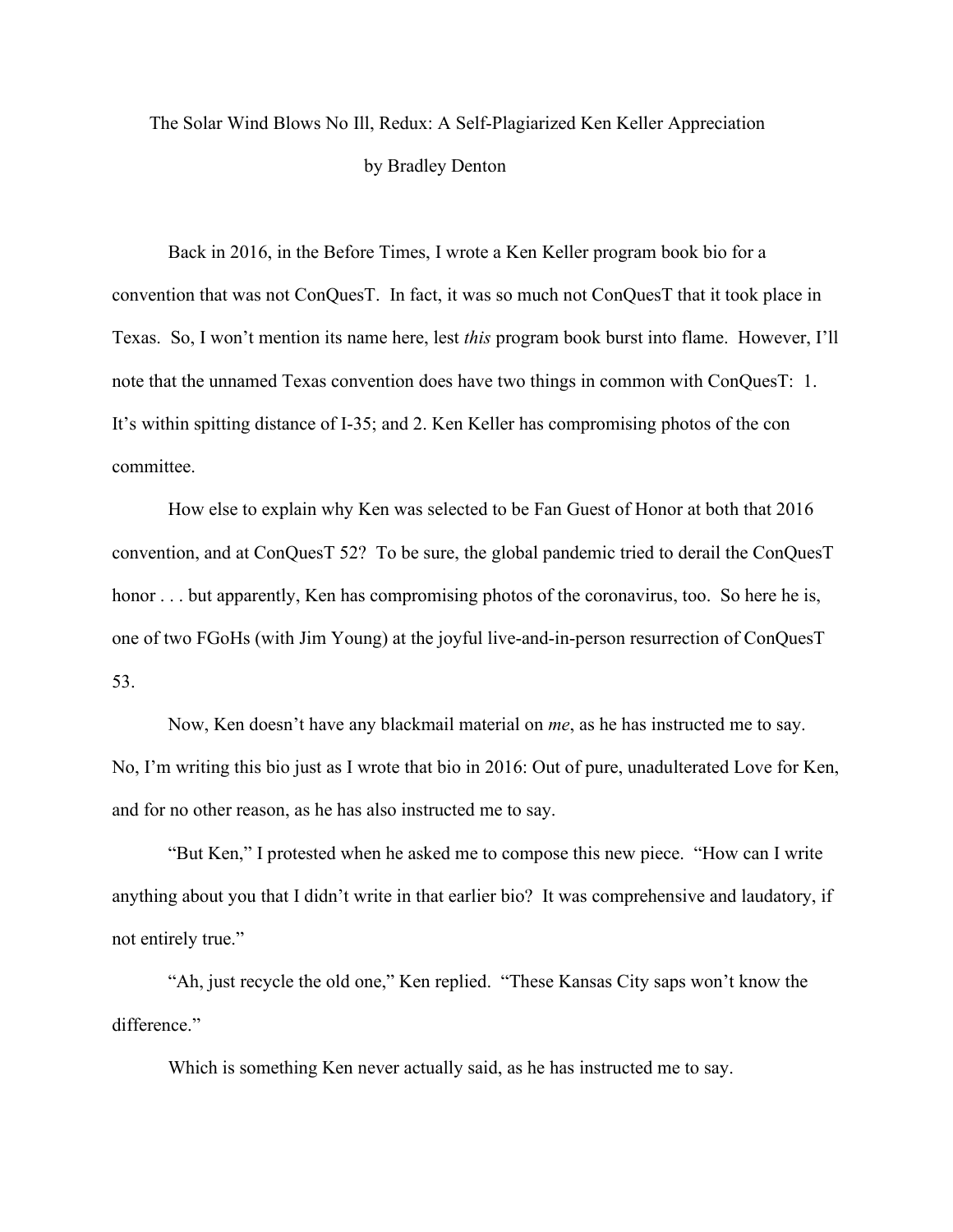To begin, then, I'll point out that Ken Keller is known among the Secret Masters of Fandom ("Telling You Where to Sit Since 1939") as the Solar Wind. However, no one will say why that's the case, although some have suggested that anything called "the Solar Wind" must have something to do with "an enormous ball of hot gas, spewing deadly plasma in all directions."

In other words, the genesis of Ken Keller's nickname remains a mystery.

What is known is that Ken was born in Houston, Texas, in 1948. And it was in Houston that his long love affair with science fiction and fantasy first began. However, as with many great romances, the relationship got off to a rocky start. When Ken was two and a half years old, his mother took him to see Howard Hawks' *The Thing from Another World* . . . and young Ken was so traumatized by the experience that he threw up in the theater lobby. (True story.)

Two years later, after the Kellers moved to Wichita, Kansas (where theater owners had not yet received Houston's "Banned for Life" notice), Ken saw W.C. Menzie's *Invaders from Mars* and George Pal's *War of the Worlds*. After which he caught the measles and hallucinated Martian war machines attacking him from the foot of his bed. (Also, true story.)

After all that, some kids might have sworn off science fiction forever. But not Ken. He *liked* throwing up and hallucinating. So, by the time 1956 rolled around and eight-year-old Ken saw *Forbidden Planet* in downtown Wichita (just before his family relocated to San Diego), it was all over. The movies hooked him, and then writers like H.G. Wells and Jules Verne reeled him in. So, before he even knew it had happened, Ken had become an SF Fan for Life. And in 1963, he became an active participant in organized fandom, as he began contributing artwork and articles to various fanzines.

Fifteen years after *Forbidden Planet*, Ken decided that just being a "fan for life" wasn't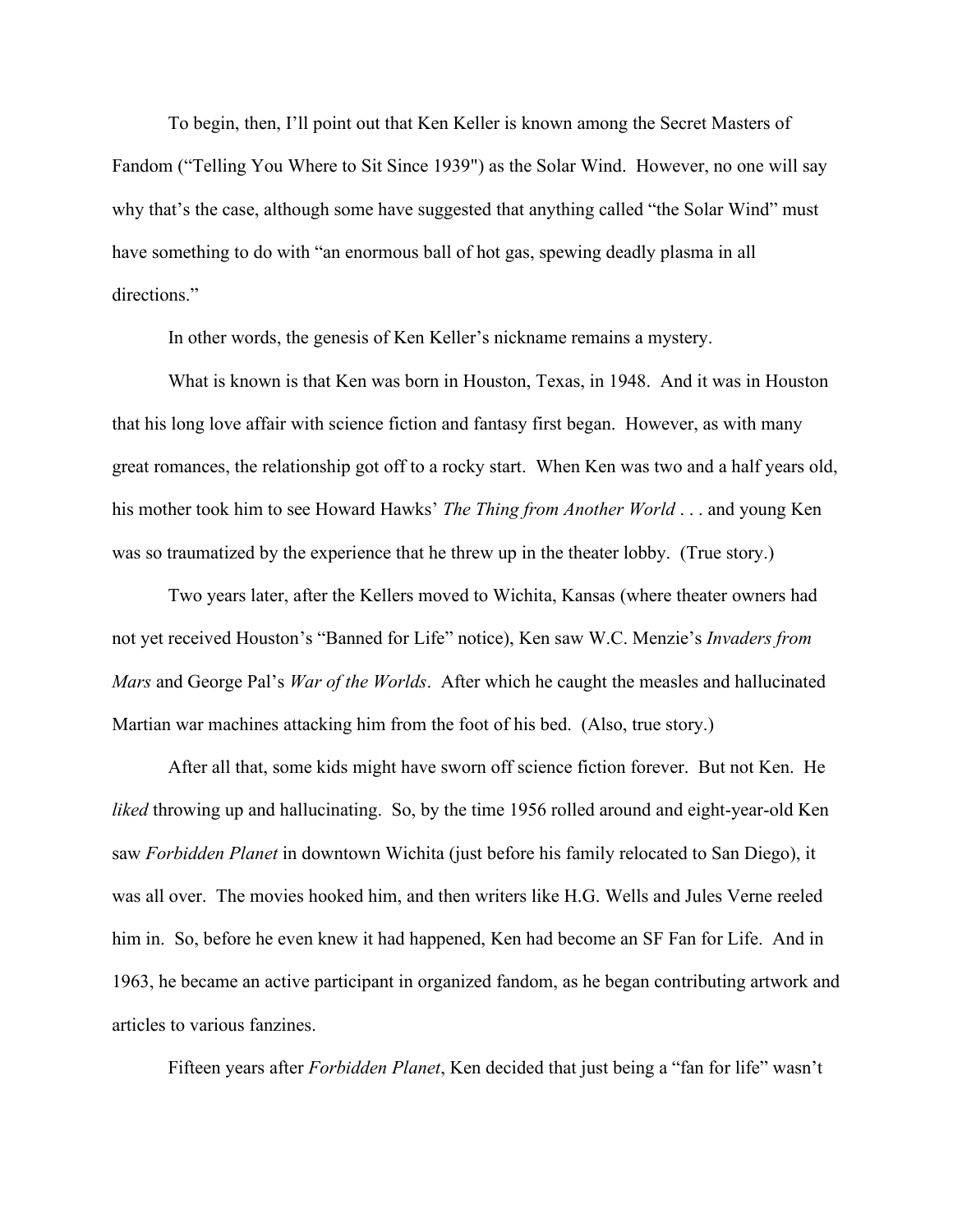good enough. So, he voluntarily turned "life" into a "life sentence" by co-founding (with Gary Mattingly) the Kansas City Science Fiction and Fantasy Society (KaCSFFS) in 1971. He also chaired or co-chaired four of the club's early conventions, beginning in 1972. And then he organized the winning bid for, and served as the con chair of, the 34<sup>th</sup> World Science Fiction Convention, MidAmeriCon, held in 1976 – and now fondly remembered as "Big MAC."

Big MAC was a 4,200-member Worldcon that changed what every Worldcon would be from then on. With Guest of Honor Robert A. Heinlein, Fan Guest of Honor George Barr, and Toastmaster Wilson "Bob" Tucker, Big MAC was off to a tremendous start before it ever began – but the new twists and innovations at the convention itself are now the stuff of legend. To name but a few: The first Hugo Awards ceremony held as a separate major event, in a theater ... the first "themed base" Hugo Award trophies . . . the first Hugo Losers' Party (hosted by authors George R.R. Martin and Gardner Dozois) . . . a 172-page hardcover souvenir program book (edited by Tom Reamy, and including fiction by Howard Waldrop and Harlan Ellison) . . . and the first-ever slideshow presentation, costume display, and actor appearance (by a new kid named Mark Hamill) for a then little-known upcoming film called *Star Wars*.

Having given science fiction fandom all of that (and more) in what many now call "the first modern Worldcon," Ken might have been justified in hanging up his propeller beanie and retiring to a simple life of posing for Bob's Big Boy statues. But that would not be the way of the Solar Wind, which must push forever outward and upward. So, after chairing Big MAC, Ken went on to chair and serve on the committees of a number of regional sf conventions and has also chaired several Kansas City-area science-fiction film festivals. More than once, he has been the Director of KaCSFFS. And as a small-press publisher, Ken (with Tom Reamy) produced the pro-quality fanzines *Trumpet* (nominated for a World Fantasy Award in 1980) and *Nickelodeon* .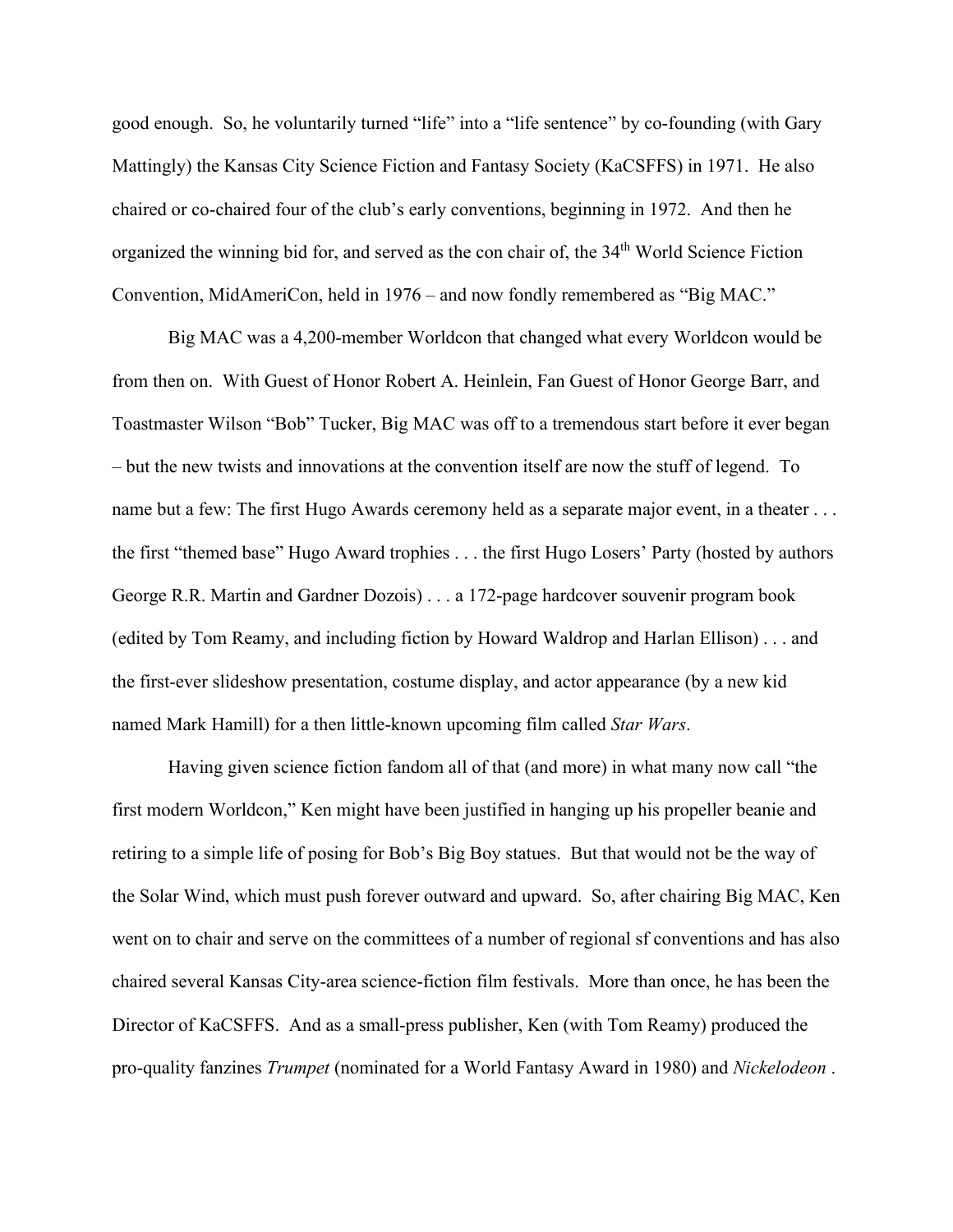. . and also published beautiful volumes of fiction by authors such as George R.R. Martin, Frank M. Robinson, Harlan Ellison, and Phyllis Eisenstein – in addition to gorgeous art prints by Leo and Diane Dillon, Ed Emshwiller, and Brom, among others.

In fact, considering how much Ken has given to science fiction fandom, I have often thought that no matter what honors we bestow upon him, he deserves more, as he has instructed me to say.

But science fiction fandom has already given Ken something far more valuable than awards or kudos: It has given him his relationship with the remarkable writer (and completely awesome person) Terry Matz. According to Ken, this perfect match would never have happened without the influence of fan godfather Wilson "Bob" Tucker – who had adopted Terry as the first of his fannish granddaughters, and who wanted her to wind up with someone in fandom. Someone good. (Or as good as possible.)

As Ken puts it, "Who was I to thwart the will of a legendary Big-Name Fan and pro writer like Bob? To do so would anger the great pantheon of The Ghods of Fandom. (Plus, Terry was obviously The One, from the moment I first saw and got to know her at an SF convention, of course.)"

Clearly, Ken has come a long way from that movie theater lobby in 1951. And he's made a lot of friends, both pro and fan, in the process. When asked to name a few of his colleagues and heroes from his long life in sf/f, Ken rattles off names like Howard Waldrop, Rusty Hevelin, Harlan Ellison, Tom Reamy, Robin Wayne Bailey, Wilson "Bob" Tucker, Alex and Phyllis Eisenstein, George R.R. Martin, Terry Matz (naturally), and even Bradley Denton – who, to this day, remains awestruck that he even knows someone as splendid as Ken, as Ken has instructed me to say.